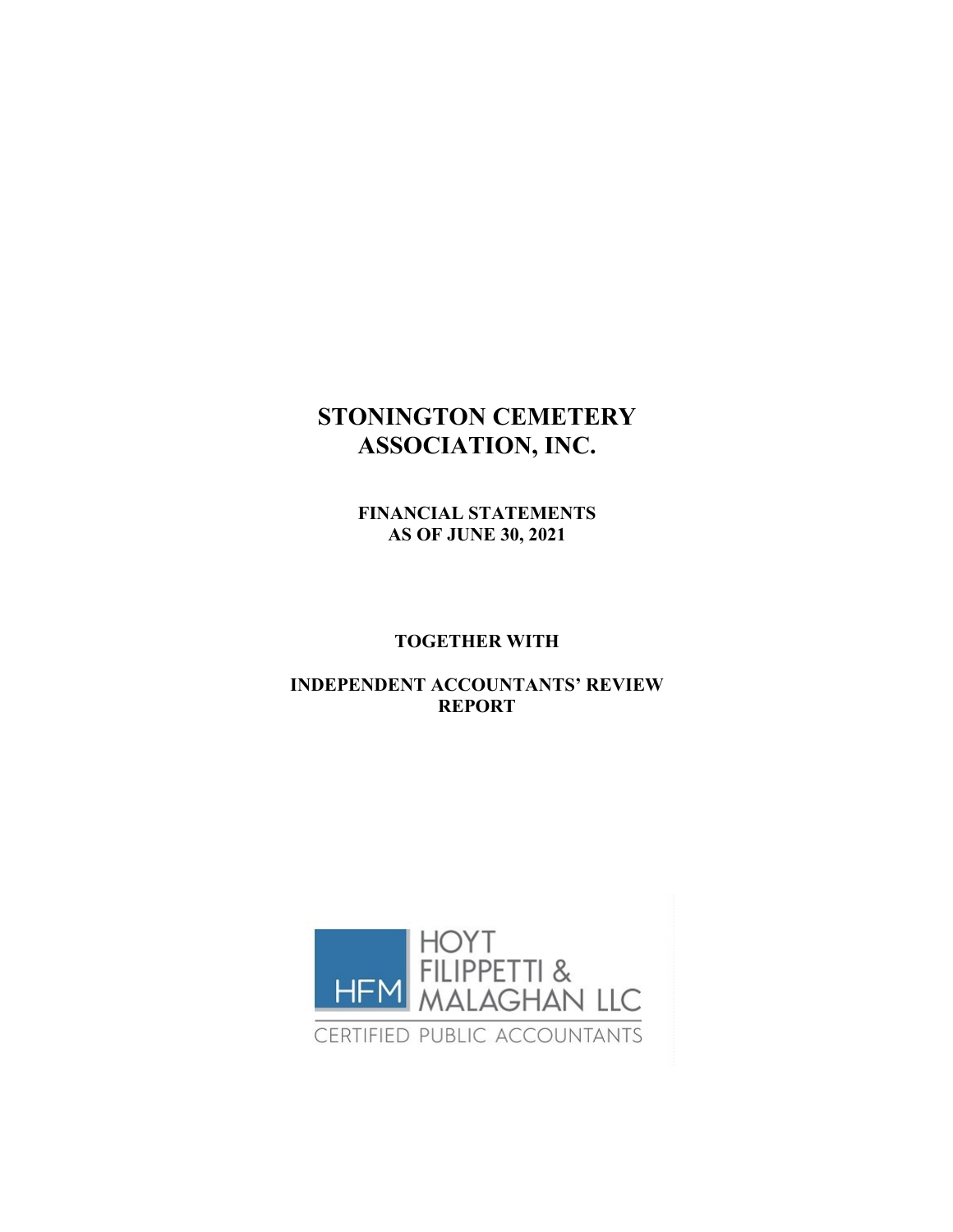

Richard M. Hoyt, Jr., CPA PFS Paul R. Filippetti, CPA Terence J. Malaghan, CPA K. Elise vonHousen, CPA Susan K. Jones, CPA

Jason E. Cote, CPA Dipti J. Shah, CPA Fiona J. LaFountain, CPA Stephanie F. Brown, CPA

## **INDEPENDENT ACCOUNTANTS' REVIEW REPORT**

To the Board of Directors of Stonington Cemetery Association, Inc. Stonington, Connecticut

We have reviewed the accompanying financial statements of Stonington Cemetery Association, Inc. (the "Association"), which comprise the statement of financial position as of June 30, 2021, and the related statements of activities, functional expenses and cash flows for the year then ended, and the related notes to the financial statements. A review includes primarily applying analytical procedures to management's financial data and making inquiries of the Association's management. A review is substantially less in scope than an audit, the objective of which is the expression of an opinion regarding the financial statements as a whole. Accordingly, we do not express such an opinion.

#### **Management's Responsibility for the Financial Statements**

Management is responsible for the preparation and fair presentation of these financial statements in accordance with accounting principles generally accepted in the United States of America; this includes the design, implementation, and maintenance of internal control relevant to the preparation and fair presentation of financial statements that are free from material misstatement whether due to fraud or error.

#### **Accountants' Responsibility**

Our responsibility is to conduct the review engagement in accordance with Statements on Standards for Accounting and Review Services promulgated by the Accounting and Review Services Committee of the AICPA. Those standards require us to perform procedures to obtain limited assurance as a basis for reporting whether we are aware of any material modifications that should be made to the financial statements for them to be in accordance with accounting principles generally accepted in the United States of America. We believe that the results of our procedures provide a reasonable basis for our conclusion.

We are required to be independent of the Association and to meet our other ethical responsibilities, in accordance with the relevant ethical requirements related to our review.

#### **Accountants' Conclusion**

Based on our review, we are not aware of any material modifications that should be made to the accompanying financial statements in order for them to be in accordance with accounting principles generally accepted in the United States of America.

Hoyt, Filippetti & Malaghan, LLC

Groton, Connecticut October 13, 2021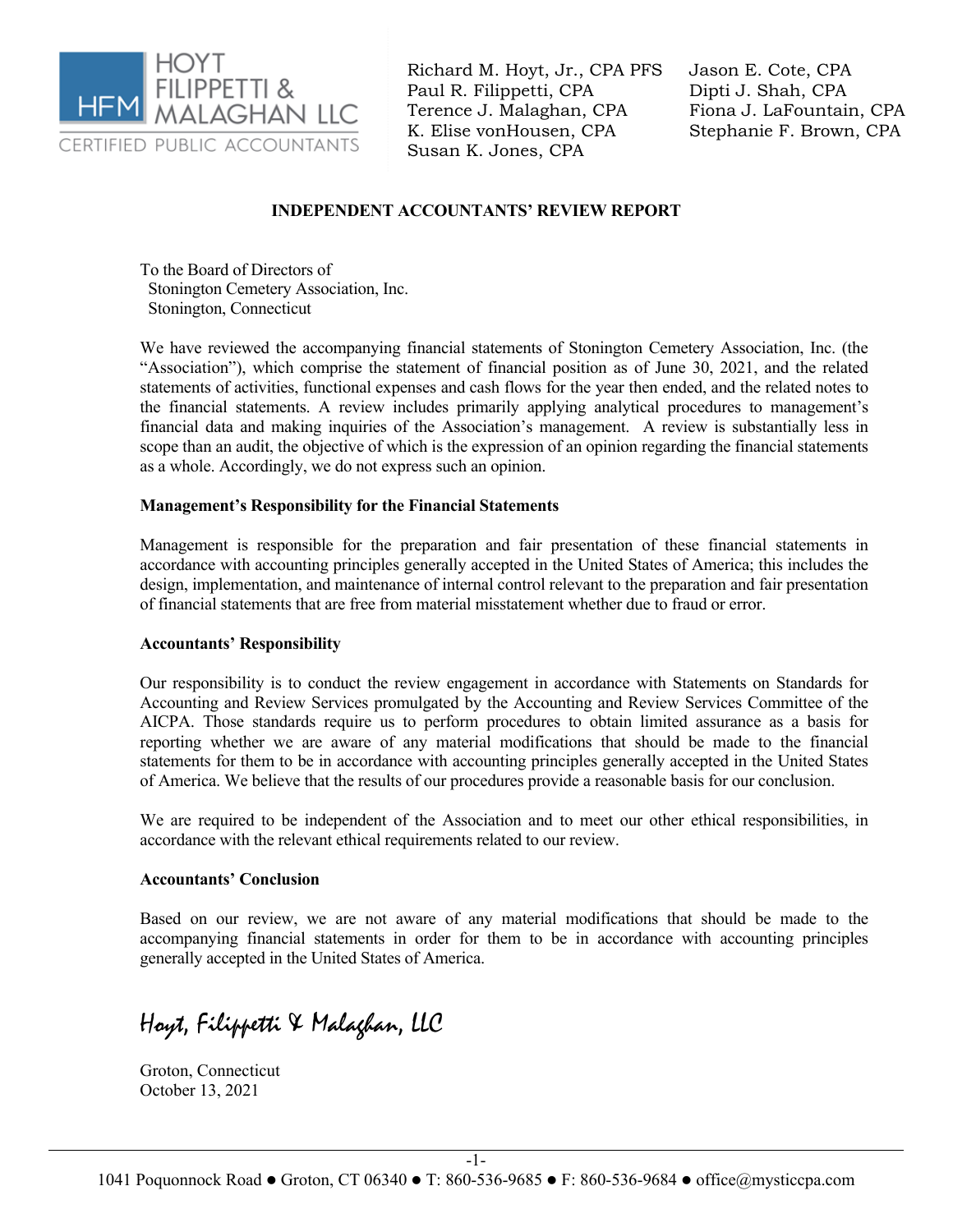# **STATEMENT OF FINANCIAL POSITION STONINGTON CEMETERY ASSOCIATION, INC. JUNE 30, 2021** *(See Independent Accountants' Review Report)*

## **ASSETS**

| <b>CURRENT ASSETS</b>                   |              |
|-----------------------------------------|--------------|
| Cash                                    | \$<br>63,035 |
| Total current assets                    | 63,035       |
| PROPERTY AND EQUIPMENT, at cost, net of |              |
| accumulated depreciation                | 579,824      |
| <b>OTHER ASSETS</b>                     |              |
| Investments                             | 363,976      |
| Total other assets                      | 363,976      |
| Total assets                            | 1,006,835    |

## **NET ASSETS**

| NET ASSETS                       |           |
|----------------------------------|-----------|
| Without donor restrictions       | 1,006,835 |
| Total liabilities and net assets | 1,006,835 |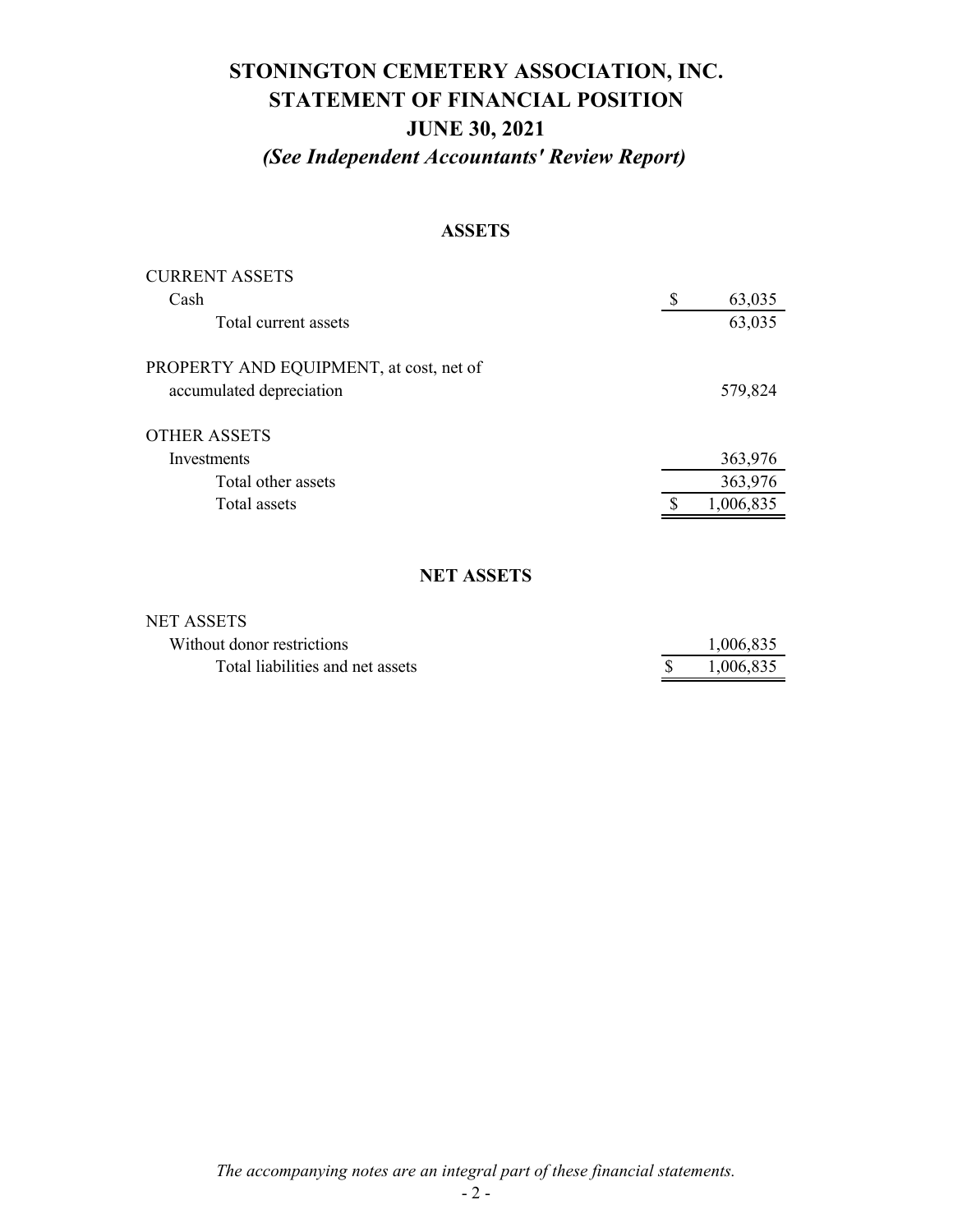# **STONINGTON CEMETERY ASSOCIATION, INC. STATEMENT OF ACTIVITIES FOR THE YEAR ENDED JUNE 30, 2021** *(See Independent Accountants' Review Report)*

|                               | <b>Without Donor</b> |
|-------------------------------|----------------------|
|                               | Restrictions         |
| SUPPORT AND REVENUE           |                      |
| Sale of lots                  | \$<br>74,750         |
| <b>Burial</b> services        | 28,500               |
| Contributions and grants      | 53,203               |
| Other income                  | 349                  |
| Investment income             | 6,097                |
| Gain on investments           | 77,307               |
|                               | 240,206              |
| <b>EXPENSES</b>               |                      |
| Program services              | 85,254               |
| Management and general        | 10,973               |
| Total expenses                | 96,227               |
| Change in net assets          | 143,979              |
| NET ASSETS, beginning of year | 862,856              |
| NET ASSETS, end of year       | \$<br>1,006,835      |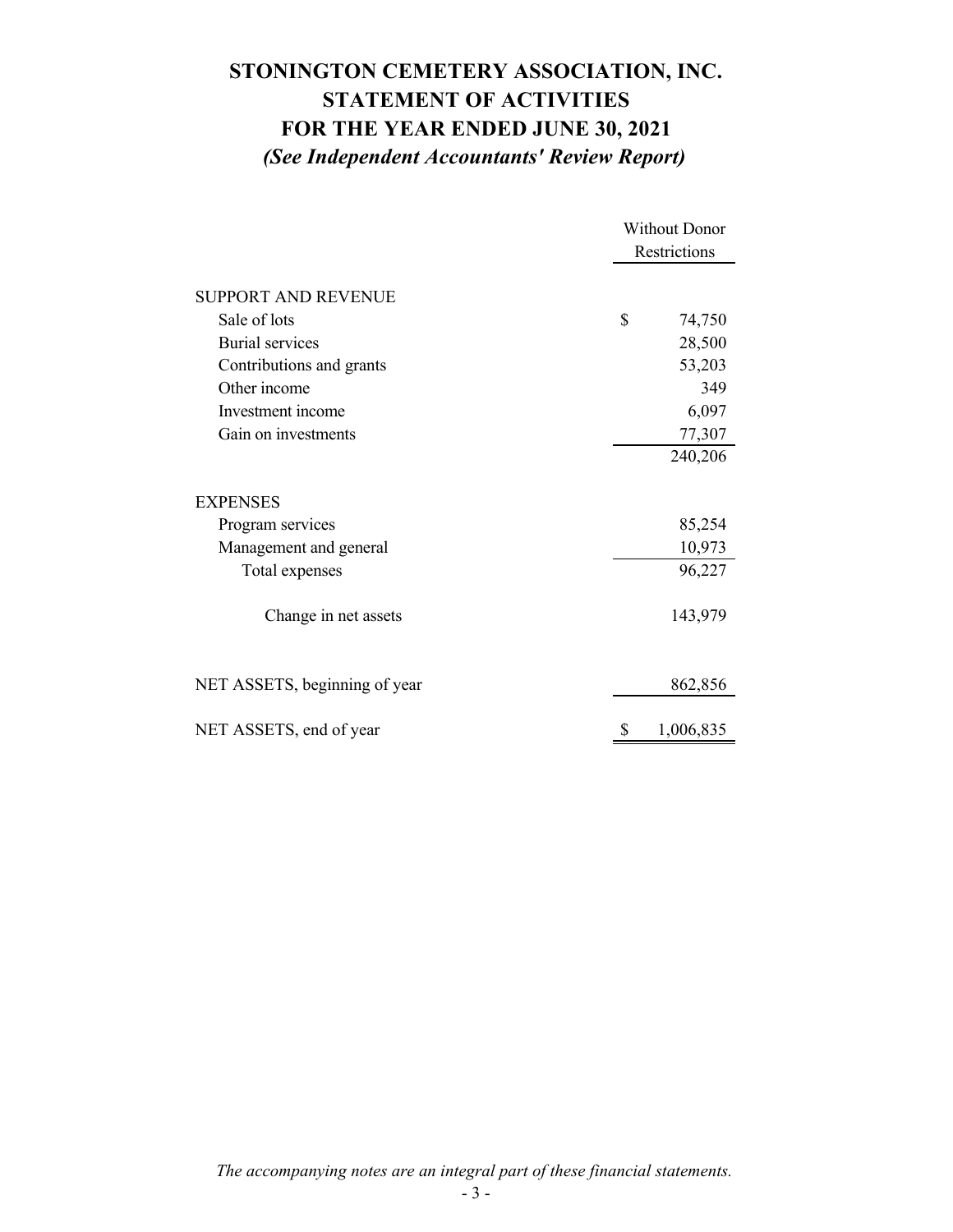# **STONINGTON CEMETERY ASSOCIATION, INC. STATEMENT OF FUNCTIONAL EXPENSES FOR THE YEAR ENDED JUNE 30, 2021** *(See Independent Accountants' Review Report)*

|                                    | Management          |        |                |        |       |        |
|------------------------------------|---------------------|--------|----------------|--------|-------|--------|
|                                    | Program<br>Services |        | and<br>General |        |       |        |
|                                    |                     |        |                |        | Total |        |
| Grounds maintenance                | \$                  | 48,809 | \$             |        | \$    | 48,809 |
| Repairs and maintenance            |                     | 16,424 |                |        |       | 16,424 |
| <b>Burial</b> services             |                     | 8,000  |                |        |       | 8,000  |
| Professional fees                  |                     |        |                | 5,225  |       | 5,225  |
| Office expense                     |                     |        |                | 4,948  |       | 4,948  |
| Insurance                          |                     | 2,558  |                | 800    |       | 3,358  |
| Utilities                          |                     | 1,728  |                | -      |       | 1,728  |
| Total expenses before depreciation |                     | 77,519 |                | 10,973 |       | 88,492 |
| Depreciation                       |                     | 7,735  |                |        |       | 7,735  |
|                                    |                     | 85,254 | \$             | 10,973 |       | 96,227 |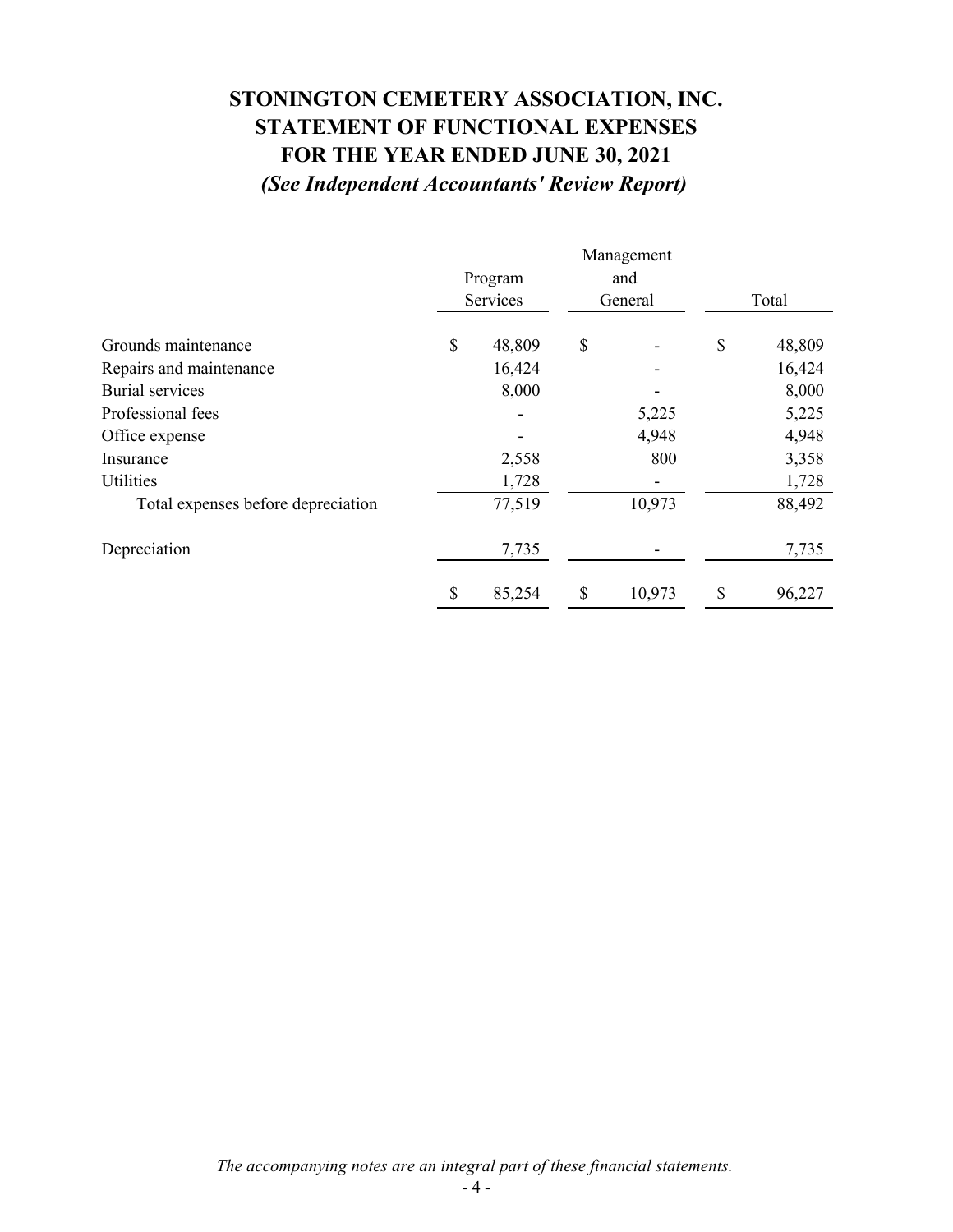# **STONINGTON CEMETERY ASSOCIATION, INC. STATEMENT OF CASH FLOWS FOR THE YEAR ENDED JUNE 30, 2021** *(See Independent Accountants' Review Report)*

| CASH FLOWS FROM OPERATING ACTIVITIES                          |               |
|---------------------------------------------------------------|---------------|
| Change in net assets                                          | \$<br>143,979 |
| Adjustments to reconcile the change in net assets to net cash |               |
| provided by operating activities:                             |               |
| Gain on investments                                           | (77, 307)     |
| Depreciation                                                  | 7,735         |
| Net cash provided by operating activities                     | 74,407        |
| <b>CASH FLOWS FROM INVESTING ACTIVITIES</b>                   |               |
| Purchases of investments                                      | (6,096)       |
| Purchases of property and equipment                           | (37, 577)     |
| Net cash used in investing activities                         | (43, 673)     |
| NET INCREASE IN CASH                                          | 30,734        |
| CASH, beginning of period                                     | 32,301        |
| CASH, end of period                                           | 63,035        |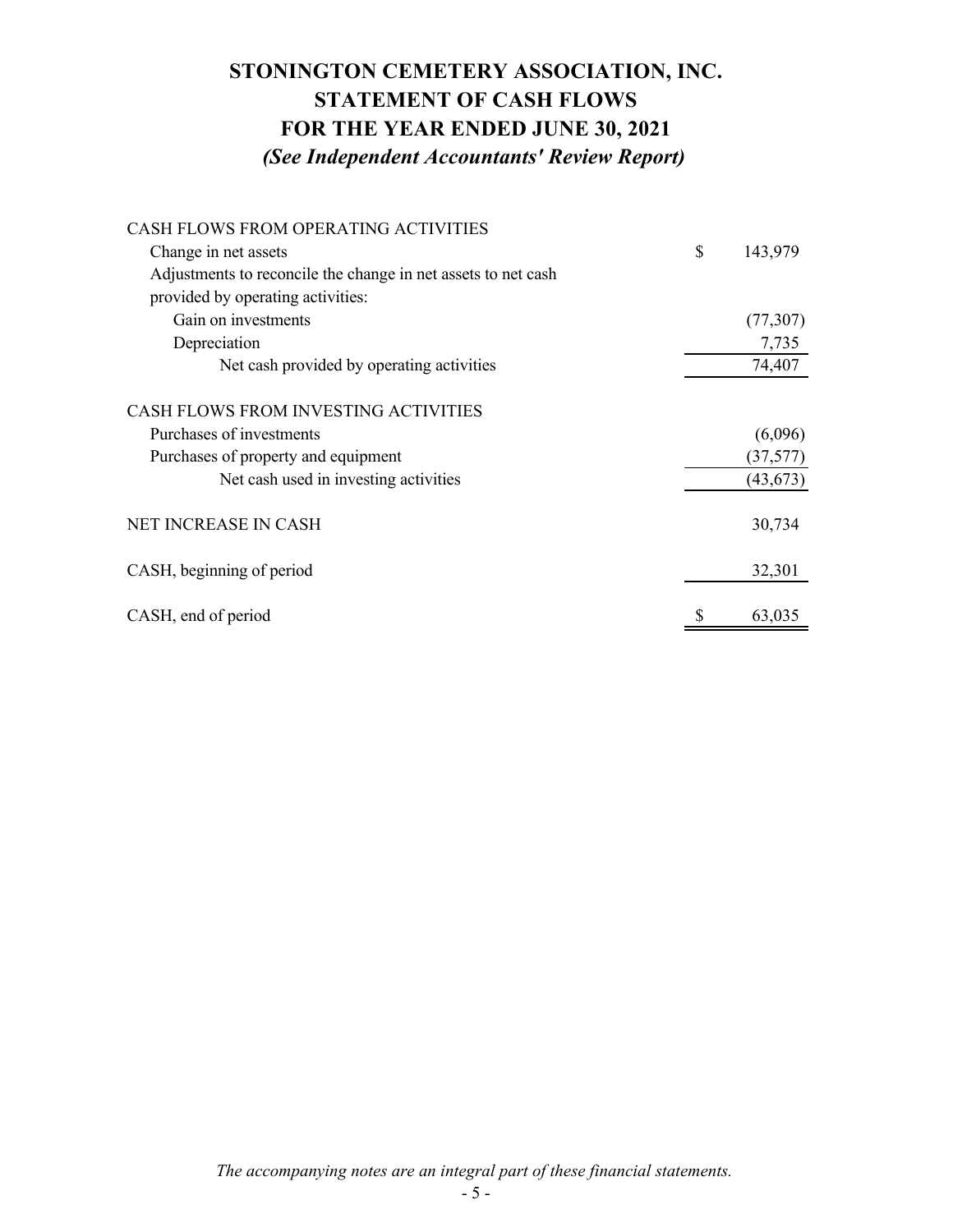## **NOTE 1 – SUMMARY OF SIGNIFICANT ACCOUNTING POLICIES**

#### **PURPOSE OF ORGANIZATION**

The Stonington Cemetery Association, Inc. (the Association) was established in 1849 as a non-sectarian cemetery open to all. The Association sells and maintains plots as well as maintains the cemetery grounds and historic monuments. The Association is supported primarily through plot sales and burial fee services, as well as grants and donor contributions.

#### **USE OF ESTIMATES**

The preparation of financial statements in conformity with accounting principles generally accepted in the United States of America requires management to make estimates and assumptions that affect the reported amounts and disclosures in the financial statements. Actual results could differ from those estimates.

#### **NET ASSET CATEGORIES**

To ensure observance of limitations and restrictions placed on the use of resources available to the Association, the accounts of the Association are maintained in the following net asset categories:

#### **Without Donor Restrictions**

Net assets without donor restrictions consist of available resources other than donor restricted contributions. Included in net assets without donor restrictions are grants, which may be earmarked for specific purposes.

#### **With Donor Restrictions**

Net assets with donor restrictions represent contributions and investment earnings thereon that are restricted by the donor as to purpose, time of expenditure, or with the restriction that the principal be invested in perpetuity, and that only the earnings thereon be used for support of the Association's operations.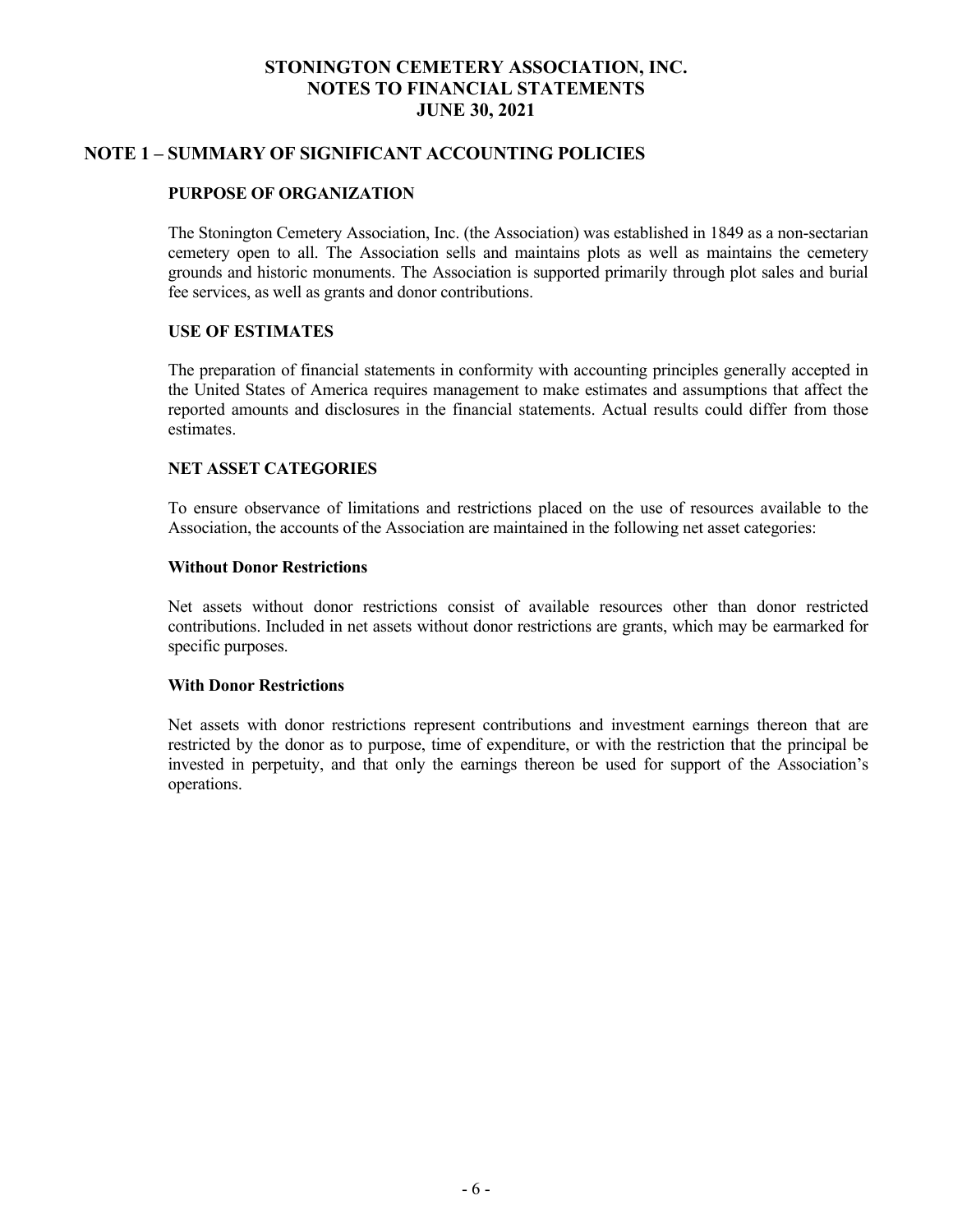### **NOTE 1 – SUMMARY OF SIGNIFICANT ACCOUNTING POLICIES** *(Continued)*

#### **RECOGNITION OF SUPPORT AND REVENUE**

#### **Grants and Contracts**

Grants and contracts are generally considered to be exchange transactions in which the grantor or contractor requires the performance of specific activities.

#### **Contributions**

Contributions are defined as voluntary, non-reciprocal transfers.

Unrestricted and unconditional contributions are recognized as support when received.

The Association recognizes contributions of cash and other assets as restricted support if they are received with donor stipulations that limit the use of such assets. When a restriction expires, that is, when a stipulated time restriction ends or purpose restriction is accomplished, net assets with donor restrictions are reclassified to net assets without donor restrictions and reported in the statement of activities as net assets released from restrictions. The Association's policy is to present net assets with donor restrictions received during the current period whose restrictions are also met during the current period with net assets without donor restrictions. Contributions received that are contingent on the occurrence of a future event are presented as deferred support until such conditions are substantially met, at which time they are recognized as support.

#### **Donated Assets**

Donated assets (including the usage of assets such as rent) are recognized at their estimated fair market value. The Association reports gifts of land, buildings, and equipment as unrestricted support unless explicit donor stipulations specify how the donated assets must be used. Gifts of long-lived assets with explicit restrictions that specify how the assets are to be used and gifts of cash or other assets that must be used to acquire long-lived assets are reported as support with donor restrictions. Absent explicit donor stipulations about how long those long-lived assets must be maintained; the Association reports expirations of donor restrictions in full when the donated or acquired long-lived assets are placed in service. During the year ended June 30, 2021, the Association did not receive any donated assets.

#### **Donated Services**

The Association recognizes contributions of services received if they create or enhance nonfinancial assets or require specialized skills and would typically need to be purchased if not provided by donation. General volunteer services do not meet the criteria for recognition in the financial statements. No donated services have been recognized in the accompanying financial statements for the year ended June 30, 2021.

### **CASH EQUIVALENTS**

The Association defines cash equivalents as liquid investments with an original maturity of three months or less, excluding cash investments held in the Association's investments. The Association had no cash equivalents as of June 30, 2021.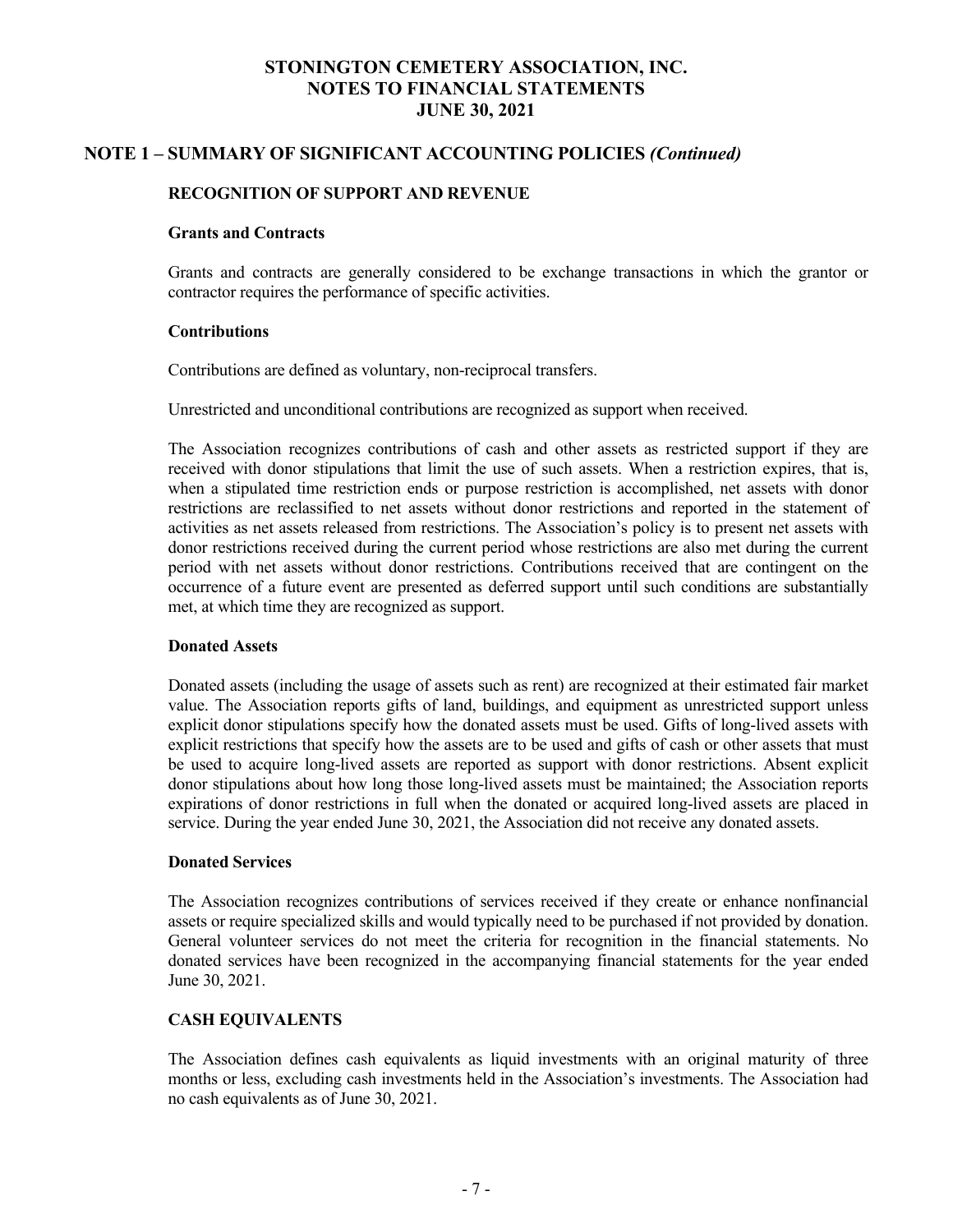### **NOTE 1 – SUMMARY OF SIGNIFICANT ACCOUNTING POLICIES** *(Continued)*

#### **INVESTMENTS**

Investments in marketable equity securities with readily determined fair values and investments in debt securities are carried at fair value, as further discussed in *Note 4*. Realized and unrealized gains and losses on these investments are reported in the statement of activities as increases or decreases in net assets without donor restrictions unless their use is restricted by explicit donor stipulations or by law. Investment income and gains restricted by donors are reported as increases in net assets without donor restrictions if the restrictions are met in the same reporting period in which the income and gains are recognized.

#### **PROPERTY AND EQUIPMENT**

Property and equipment acquisitions and improvements are recorded at cost, if purchased, or at market or assessed value on the date of gift or bequest. Depreciation is recorded on a straight-line basis over the estimated useful lives of the related assets. Repairs and maintenance are expensed as incurred. Historical cost was not available for certain property and equipment owned by the Association. The Association has chosen to carry these assets at the value reported on the town property tax appraisals as of October 1, 2020.

#### **EXPENSES BY FUNCTION**

The costs of providing various programs and activities have been summarized on a functional basis in the accompanying statement of activities. Accordingly, certain costs have been allocated among the programs and supporting services benefited.

#### **INCOME TAXES**

The Internal Revenue Service has determined that the Association is exempt from federal income taxes on exempt function income as a public charity under Section 501(c)(13) of the Internal Revenue Code. Consequently, no provision for income taxes has been made in the accompanying financial statements.

The Association did not recognize any liability for uncertain tax positions as defined by accounting principles generally accepted in the United States of America. The federal tax return of the Association for the year ended June 30, 2021 is subject to examination by the Internal Revenue Service, generally for three years after it has been filed.

#### **SUBSEQUENT EVENTS**

The Association has performed an evaluation of subsequent events through October 13, 2021, which is the date the financial statements were available to be issued. There are no subsequent events identified that require disclosure.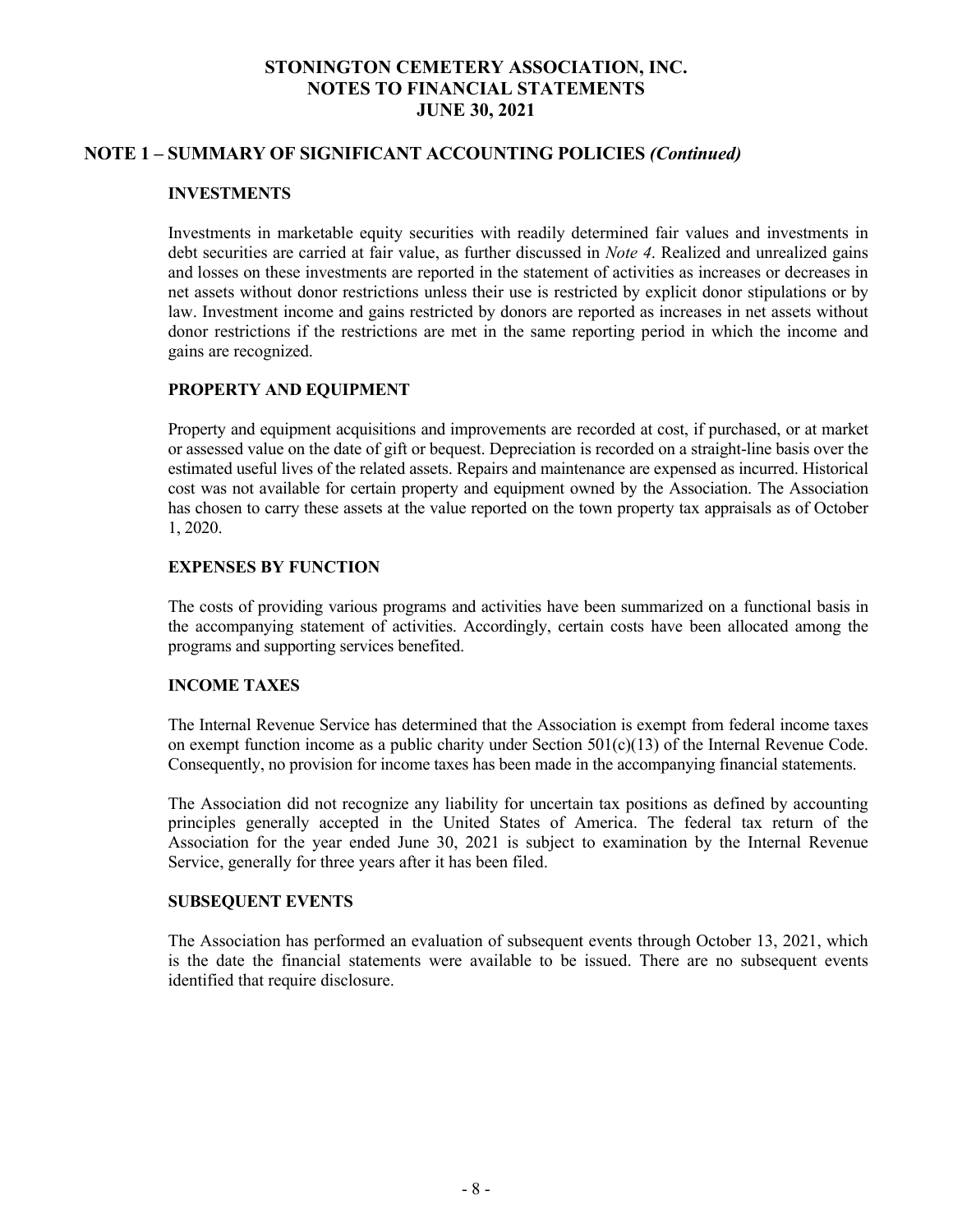## **NOTE 2 – CONCENTRATIONS OF CREDIT RISK**

The Association's financial instruments that are subject to concentrations of credit risk consist primarily of cash and investments.

- Cash The Association places its cash with high credit-quality financial and brokerage institutions. At June 30, 2021, the Association's deposits were covered by federal depository insurance.
- Investments Management considers investments to be sufficiently diversified to minimize individual investment and industry concentration risk. However, all marketable securities are subject to fluctuations in market value.

## **NOTE 3 – LIQUIDITY AND AVAILABILITY OF RESOURCES**

The following reflects the Association's financial assets as of the statement of financial position date, reduced by amounts that are not available for general use due to contractual or donor-imposed restrictions within one year of the statement of financial position date. Amounts that are not available also include board designated amounts that could be utilized if approved.

| Financial assets, at year-end                 |     |         |
|-----------------------------------------------|-----|---------|
| Cash                                          | -SS | 63,035  |
| Investments                                   |     | 363,976 |
| Financial assets available to meet cash needs |     |         |
| for general expenditures within one year:     |     | 427,011 |

### **NOTE 4 – INVESTMENTS**

Generally accepted accounting principles establish a framework for measuring fair value. That framework provides a fair value hierarchy that prioritizes the inputs to valuation techniques used to measure fair value. The hierarchy gives the highest priority to unadjusted quoted prices in active markets for identical assets or liabilities (Level 1 measurements) and the lowest priority to unobservable inputs (Level 3 measurements). The levels of the fair value hierarchy are described below:

#### **Level 1**

Inputs to the valuation methodology are unadjusted quoted prices for identical assets or liabilities in active markets that the Association has the ability to access.

### **Level 2**

Inputs to the valuation method include: Quoted prices for similar assets or liabilities in active markets; Quoted prices for identical or similar assets or liabilities in inactive markets; Inputs that are derived principally from or corroborated by observable market data by correlation or other means.

#### **Level 3**

Inputs to the valuation methodology are unobservable and significant to the fair value measurement.